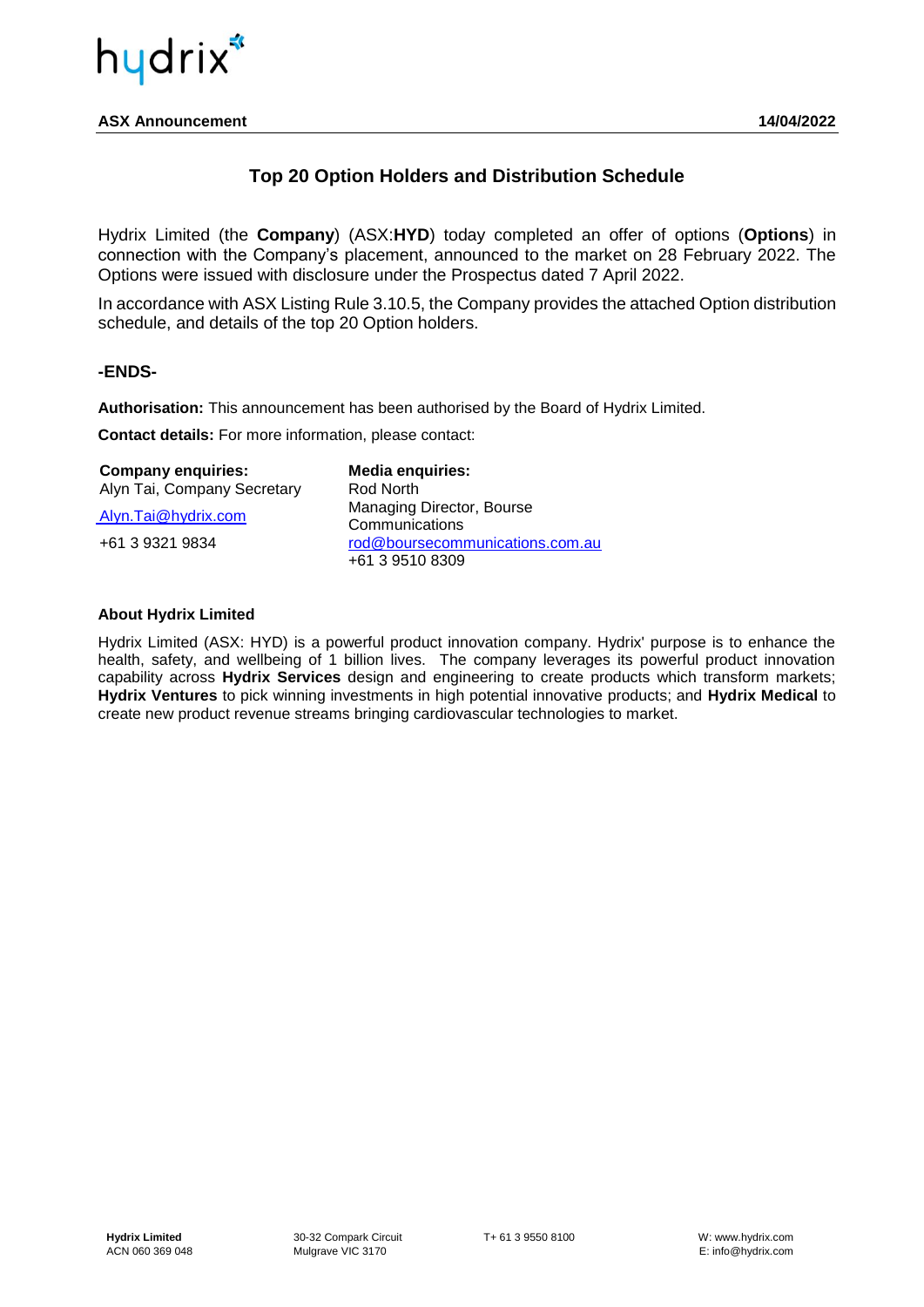## **Top 20 Holdings**

**Hydrix Limited** 14-04-2022

#### **Security Classes**

Listed Options \$0.18 Expiring 31 March 2024

| <b>Holder Name</b>                                                                     | <b>Securities</b> | $\%$    |
|----------------------------------------------------------------------------------------|-------------------|---------|
| <b>MAPD NOMINEES PTY LTD</b>                                                           | 4,000,000         | 14.144% |
| JOHN W KING NOMINEES PTY LTD                                                           | 2,500,000         | 8.840%  |
| PATAGORANG PTY LIMITED <roger a="" allen="" c="" family=""></roger>                    | 2,000,000         | 7.072%  |
| MR ADRIAN ALEXANDER VENUTI <adrian a="" c="" family="" venuti=""></adrian>             | 2,000,000         | 7.072%  |
| LAMPSAC PTY LTD <central a="" c="" coast="" superfund=""></central>                    | 1,000,000         | 3.536%  |
| BEACHRIDGE ADVISORY SERVICES PTY LTD <the a="" c="" coote="" discr="" family=""></the> | 1,000,000         | 3.536%  |
| MR BENJAMIN FREEMAN JOHNSON & MRS MELANIE BOORSE JOHNSON                               | 1,000,000         | 3.536%  |
| INVIA CUSTODIAN PTY LIMITED <the a="" c="" paj=""></the>                               | 1,000,000         | 3.536%  |
| INVIA CUSTODIAN PTY LIMITED <paj a="" c="" fund="" lewis="" super=""></paj>            | 1,000,000         | 3.536%  |
| MR MICHAEL ZOLLO                                                                       | 800,000           | 2.829%  |
| STICHTING BEWAARDER RIVER DELTA CAPITAL                                                | 700,000           | 2.475%  |
| RENILTON PTY LTD <medusa a="" c="" fund="" supn=""></medusa>                           | 650,000           | 2.298%  |
| SUMMIT TWENTY-FIVE PTY LTD <megalina a="" c="" fund="" super=""></megalina>            | 500,000           | 1.768%  |
| MADORA VIEW PTY LTD <the a="" c="" family="" thomas=""></the>                          | 500,000           | 1.768%  |
| MR MICHAEL JOHN FIMERI                                                                 | 500,000           | 1.768%  |
| MR MATTHEW DEAN QUINN                                                                  | 500,000           | 1.768%  |

**BoardRoom**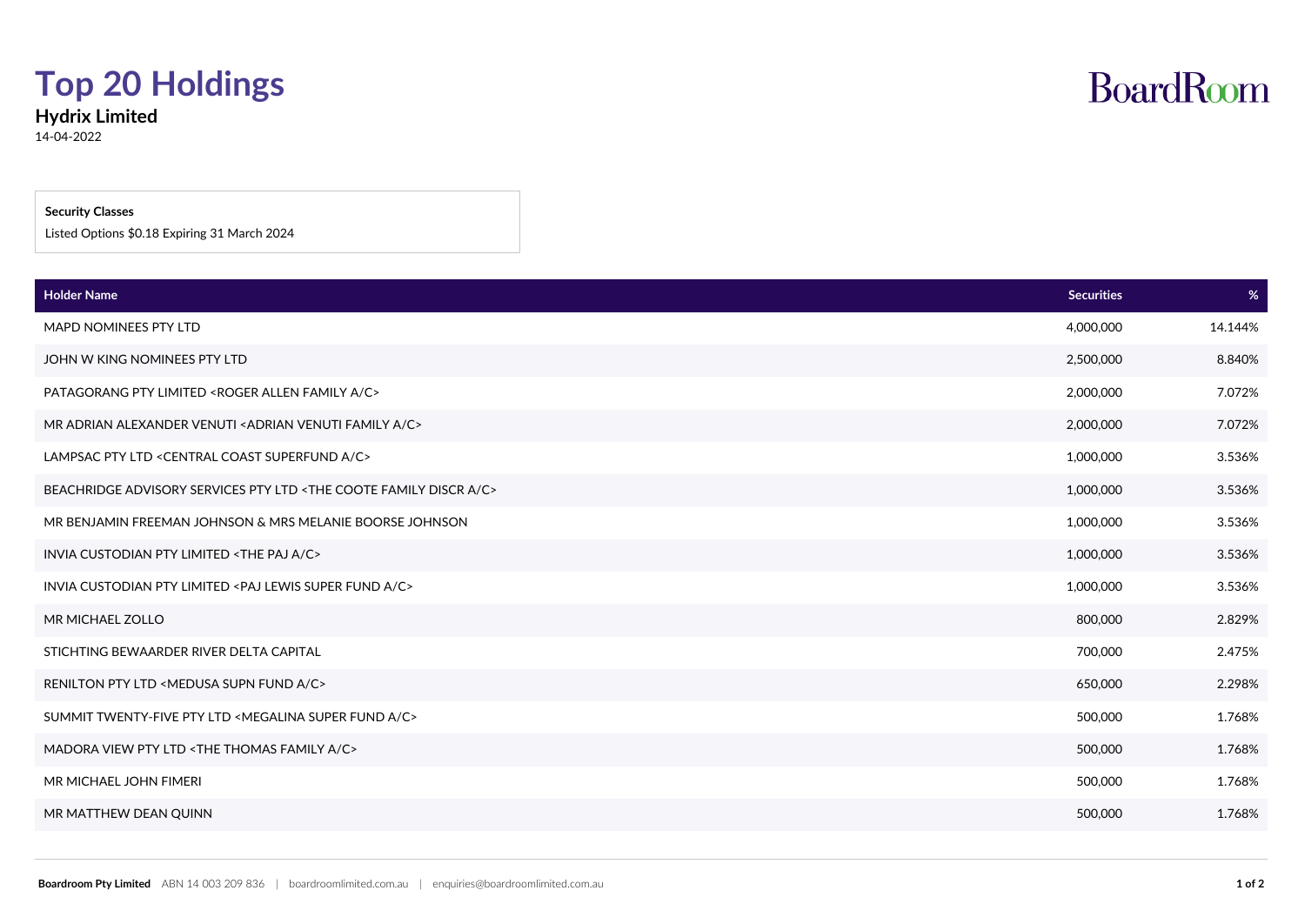| <b>Holder Name</b>                                                                       | <b>Securities</b> | %       |
|------------------------------------------------------------------------------------------|-------------------|---------|
| MR MICHAEL MCMAHON & MRS SUSAN MCMAHON <the a="" c="" fund="" mcmahon="" super=""></the> | 500,000           | 1.768%  |
| MR PETER JAMES GODFREY                                                                   | 400,000           | 1.414%  |
| MR MARK ANDREW TKOCZ                                                                     | 394,178           | 1.394%  |
| RIYA INVESTMENTS PTY LTD                                                                 | 300,000           | 1.061%  |
| MRS MARJORIE DOROTHY WALLACE <netwealth 032703="" a="" c="" wrap=""></netwealth>         | 300,000           | 1.061%  |
| MRS SANDRA MILDRED WETTENHALL <netwealth 067754="" a="" c="" wrap=""></netwealth>        | 300,000           | 1.061%  |
| <b>TOTALS</b>                                                                            | 21,844,178        | 77.242% |

**Total Securities of Top 20 Holdings : 21,844,178 Total Securities: 28,280,000**